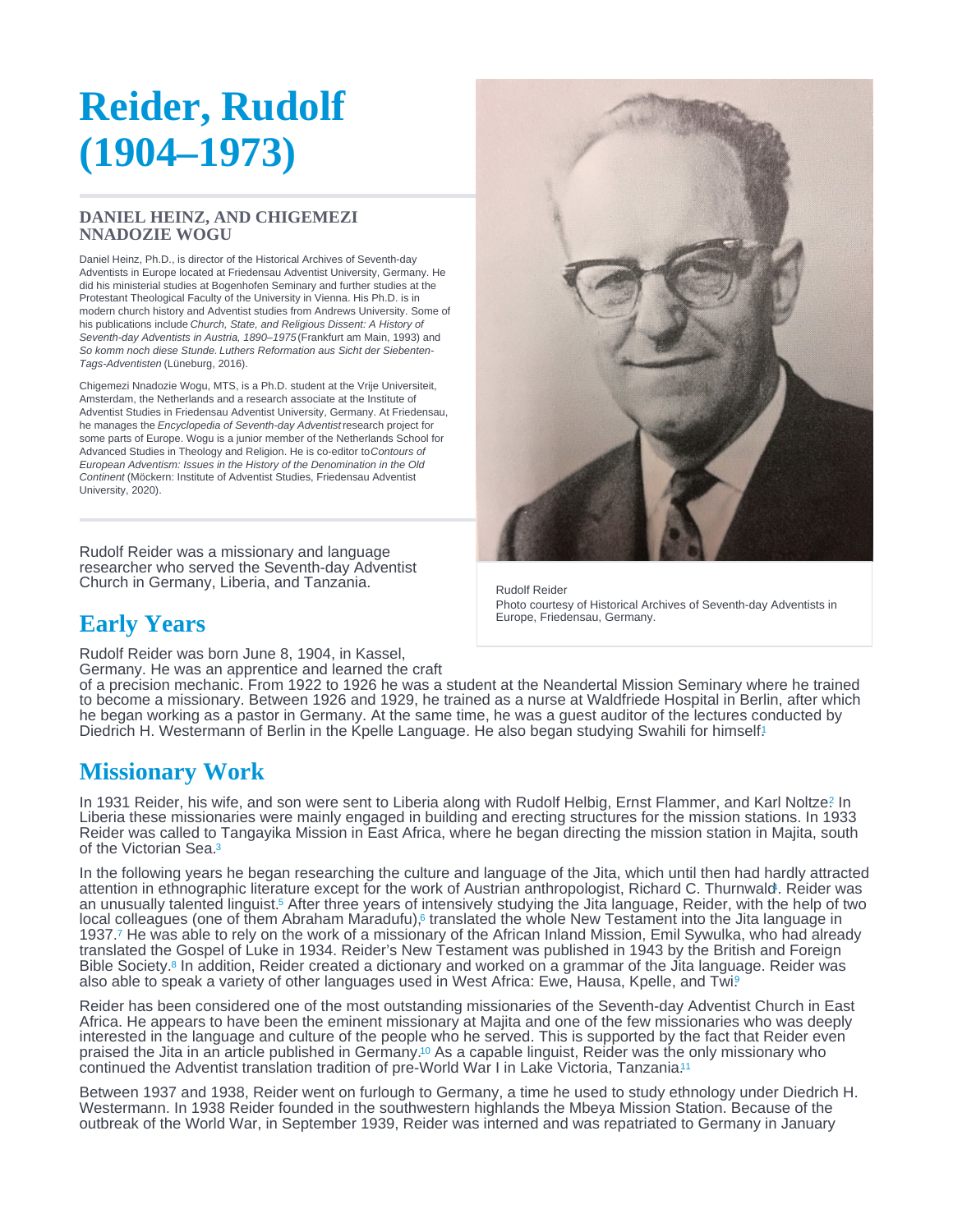#### <span id="page-1-0"></span>1940.[12](#page-2-0)

That same year he began working as a pastor in Munich. By July or August of that year the German labor office sent him to work in Berlin.<sup>13</sup> While working in Berlin, he got permission to continue his studies in linguistics, phonetics, and ethnology under Westermann and Heinz Sölken. In 1942 he completed his doctoral thesis based on the Jita language under Westermann[.](#page-2-0)<sup>14</sup> Shortly after he was recruited by the army as an interpreter until 1943.<sup>15</sup> After Berlin was conquered by the Allies, Reider and his family moved to Saalfeld and then to Kassel, where he opened a private translation office where he also taught English[.](#page-2-0)<sup>16</sup> Around 1947 or 1948 he began working for the Hessian-Westphalian Conference as a part-time pastor in Kassel.<sup>17</sup> During that time he baptized more than a dozen people.<sup>[18](#page-2-0)</sup>

In 1957, on a contract from the University of Hamburg, he returned to Tanzania on the Ukerewe island, where he researched tone pitches along with the natives. He also worked on the revision of his New Testament, which was republished in 1960.

## Later Life and Contribution

From 1962 to 1968, Reider served as the director of the Goethe Institute in Accra, Ghana, and Nairobi, Kenya. He died February 13, 1973, in Rheydt near Mönchengladbach.

Rudolph Reider's mission efforts in Liberia and Tanzania helped plant and establish Adventism in those countries. His literary, linguistic, and translation prowess contributed to providing literature, materials, and avenues for learning about God in the mission field. His legacy is evident in the translation of the New Testament into the Jita language, which was not just beneficial to the Adventists, but also to all other Christian groups.

## **SOURCES**

"British and Foreign Bible Society." Australasian Record, March 22, 1943.

Dick, E. D. "The West Coast of Africa – No. 1." ARH, August 3, 1933.

Heinz, Daniel. "Reider, Rudolf." In Biographisch-Bibliographisches Kirchenlexikon, vol. 18, ed. Traugott Bautz. Herzberg: Bautz, 2001, 1178-1180.

Höschele, Stefan Christian Remnant-African Folk Church. Leiden: Brill, 2007.

Kern, M. E. "Missionary Recruits, 1933." ARH, March 1, 1934.

Reider, Rudolf to Walter K. Ising, December 23, 1943. Correspondence, Box 6753, RG 26,

General Conference Archives, Maryland.

Reider, Rudolf to Walter K. Ising, October 25, 1946, Correspondence, Box 6753, RG 26, General Conference Archives, Maryland.

Reider, Rudolf. "Die Wirstschaftsformen Der Djita und ihre Bezeihungen zu den Nachbarstämmen, Koloniale Rundschau, 31 (1940), 210-221.

\_\_\_\_\_\_\_\_\_\_\_. "Laut-und Formenlehre Djita-Sprache." ["Sound and Form of Djita Langauge"]. PhD dissertation, Friederich Wilhelm University, Berlin, 1942.

"Rushing a New Testament to Completion." ARH, August 19, 1943.

Seventh-day Adventist Yearbook. Washington, D.C.: Review and Herald Publishing Association, 1948.

## **NOTES**

- 1. See Daniel Heinz, "Reider, Rudolf," in Biographisch-Bibliographisches Kirchenlexikon, vol. 18, ed. Traugott Bautz (Herzberg: Bautz, 2001), 1178- 1180.[?](#page-0-0)
- 2. E. D. Dick, "The West Coast of Africa No. 1," ARH, August 3, 1933, 14-15[.?](#page-0-0)
- 3. M. E. Kern, "Missionary Recruits, 1933," ARH, March 1, 1934, 13.[?](#page-0-0)
- 4. For example, Black and White in East Africa: The Fabric of a New Civilization (London: Routledge, 1935)[.?](#page-0-0)
- 5. Heinz, "Reider, Rudolf," 1178-1180[.?](#page-0-0)
- 6. Stefan Höschele, Christian Remnant-African Folk Church (Leiden: Brill, 2007), 149.[?](#page-0-0)
- 7.